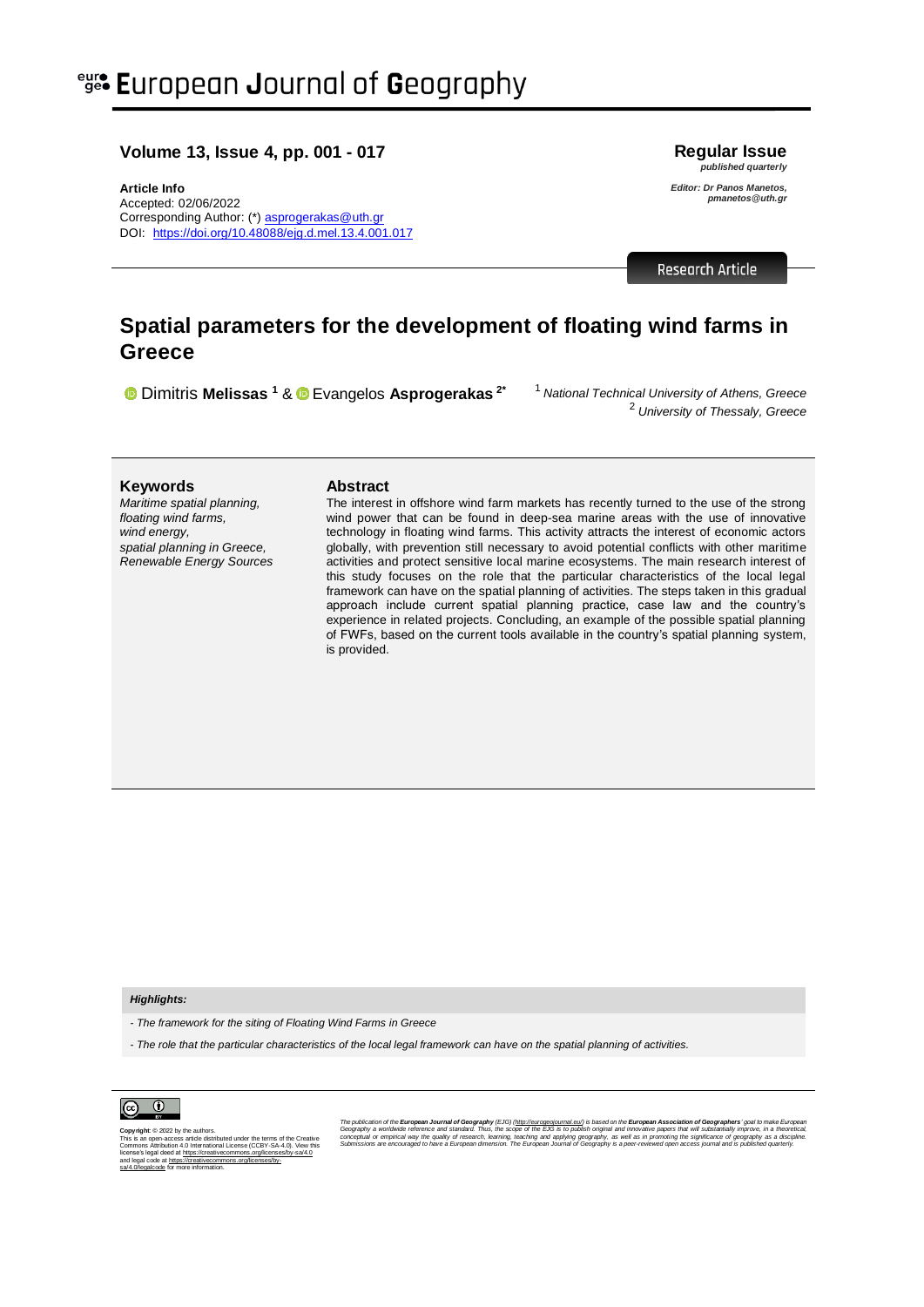#### **1. INTRODUCTION**

The production of energy from the sea is a relatively recent activity, which is attracting increasing attention. According to the European strategy for offshore renewable sources of energy (EC, 2020), an increase is foreseen in the sustainable offshore wind energy in Europe from 12 GW today to 60 GW by 2030 and 300 GW by 2050. Offshore wind energy is expected to be the most important source for the production of the energy that will be used in Europe by 2040.

Compared to onshore infrastructure, offshore wind farms have higher total installation costs, although these fell by 18% in the period 2010-2019 as did operation and maintenance costs, due to larger turbine sizes and expanded service capacities. Related investments in the United Kingdom and Germany account for 81% of total European investment (around  $\epsilon$  60 billion) with remarkable growth rates in other countries due to effective cooperation between government and industry. Considering the future development of the activity, the existing know-how gives an advantage to specific countries but at the same time more countries, among them Greece, Finland, Norway, Poland, Croatia and Cyprus in Europe, are also beginning to get involved.

These prospects have led to an extensive dialogue around the possibilities and parameters for the development of offshore wind farms. Sun, Huang and Wu (2012) have investigated technical, economic and environmental issues, pointing out that offshore wind will lead to technology advances in the near future as it seeks to exploit resources further offshore. Akbari, Jones and Treloar (2019) assess the efficiency of 71 offshore wind farms, concluding that there is a relatively high average efficiency score across all the north-western European countries studied. Zountouridou et al. (2015) and Ejdemo & Söderholm (2015) confirm the significant impact on jobs and new activities. Furthermore, social benefits are mentioned, arising from the contribution of wind energy in the reduction of energy imports, the increase of energy supply security and the reduction of CO2 emissions (Zountouridou et al., 2015).

An analysis of a series of hypothetical offshore wind farm scenarios in European countries examines how national regulations and geographical conditions affect projects profitability (Prässler & Schaechtele, 2012). Favorable governmental policies are considered of important significance for the development of the offshore renewable energy industry, so that the required innovations and economies of scale can be shaped (Leary & Esteban, 2011). Moreover, further research about location factors and legislative considerations are required (Díaz & Soares, 2020).

Although the Mediterranean Sea has a high wind farm potential, the development of offshore wind farms is limited, mainly due to its deep waters. Offshore wind turbine foundations are considerably affected by sea floor soil properties, water depth and wave heights, and so until recently offshore wind farms were built primarily in shallow waters (less than 30m. deep) and close to the shore (Zountouridou et al., 2015). According to research by Díaz and Soares (2020), 91 of 112 operative wind farms in Europe are located at a maximum depth of 24 m. Floating wind farms, can be installed at a depth of up to 900 m., significantly increasing the maritime areas that are available for energy production, thus providing a solution to the question of the insufficient available and suitable space on land but also where seabed conditions are not favorable for fixed-bottom foundations even in shallow waters (IRENA, 2019).

The installation of floating wind farms far from the shore and inhabited areas can: reduce visual pollution (Laskow, 2011); facilitate co-existence with other uses of the sea, such as fishing and navigation (Svenvold, 2009); facilitate the use of a stronger and more stable wind power, which is located in deep waters (Musial et al., 2004); and avoid the effect of the relief on wind speed. A doubling of wind speed increases the power output of a wind turbine by a factor of eight (IRENA, 2019b). Moreover, floating offshore wind farms significantly reduce seabed disturbances during installation and also have limited installation time as the relevant equipment can be largely assembled on land and towed to its final marine location. Offshore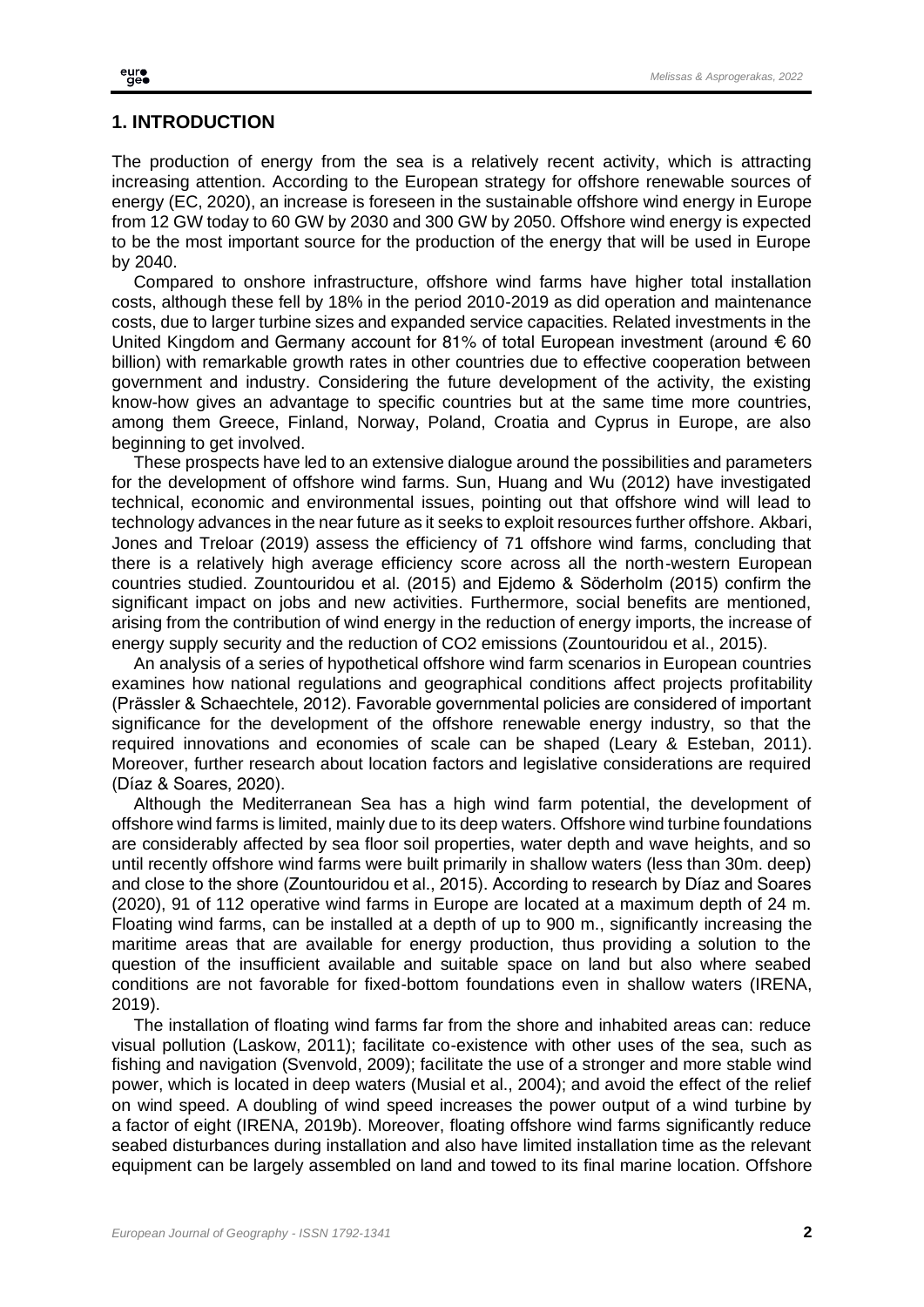wind turbines may also have lower overall operating and maintenance costs, although that depends on the distance from a suitable deep-water port (IRENA, 2019).

There is an international market for the growth of this sector, although it is essential to avoid local risks and restrictions around the area of the installation. This study examines the role that the local institutional framework may have on the location of floating wind farms (FWF) within the framework of Maritime Spatial Planning (MSP). This approach is based on the gradual classification of priorities in relation to the spatial management of the activity in Greece, which includes: (a) an understanding of the European framework and the relevant policy guidelines; (b) the provisions of the current spatial planning; and (c) the case law that has developed in the country in relation to individual issues. The local and international experience in the spatial management of FWF means that potential gaps can be covered and a realistic approach to the immediate promotion of the sector in Greece may be adopted.

# **2. PARAMETERS FOR THE SPATIAL MANAGEMENT OF FWF**

## **2.1 Spatial management of activities in marine areas.**

Until 2008, the policy for marine areas in the European Union came within the framework of the common environment policy. The European Commission announcement in 2008 of a roadmap for Maritime Spatial Planning (MSP) and the achievement of common principles in the EU (EC, 2008), as well as the maritime strategy framework guidelines EP (2008) formed the environmental pillar of European maritime policy and set the bases for Directive 2014/89/EU on MSP.

MSP emerged as a tool for the effective management of maritime activities and the sustainable use of marine and coastal resources. It is called upon to strike a balance between growth prospects and protection of the environment (Cocossis & Beriatos, 2016). MSP has similarities with but also reasonable differences from spatial planning on land (Wassenhoven, 2017). Planning should consider the multiple dimensions of the marine space (surface of the sea, water column, seabed, subsoil) and time, taking into account the migrations of species, oceanographic phenomena, periodic activities, etc.

In Greece, the process of shaping a spatial management framework has resulted in a scientific debate. This has led to a focus on parameters such as the incorporation of Blue Growth policy guidelines (Kyvelou, 2016; Kyvelou & Ierapetritis, 2019), as well as the social and economic dimensions (Niavis et al., 2016), landscape management (Tsilimigkas et al., 2018), and the spatial management of activities such as Renewable Energy Sources (RES) (Vagiona & Karanikolas, 2012; Vasileiou et al. 2017).

Both the relevant policy documents and the scientific literature highlight the need to preserve the biodiversity and adopt an ecosystem approach (Douvere & Ehler, 2010; Langlet & Rayfuse 2018) in an era of increased sensitivity to the environmental consequences of socio-economic development (e.g. Vintar-Mally, 2020). This is recognised as the key framework for action to implement the UN Convention (1992) on Biological Diversity (CBD, 2002; Wassenhoven, 2017: pp. 156-158). The adoption of the 12 interlinked ecosystem principles offers a holistic perspective in an attempt to combine environmental and socioeconomic objectives and ensure cross-sectoral planning at various levels (Zervaki, A. 2019), an approach which lags behind in Greece (Asprogerakas & Zachari, 2020).

## **2.2. The European experience in the development of floating wind parks.**

The world's first floating wind turbine, the Hywind Demo, was installed in the North Sea in 2009, in the Stavanger region of Norway, 10 km. from the coast, at a depth of 220 metres (Cox, 2010). The project was based on extended experience in the field of offshore oil and gas extraction. In 2017, the Hywind Scotland floating wind farm (FWF) was launched,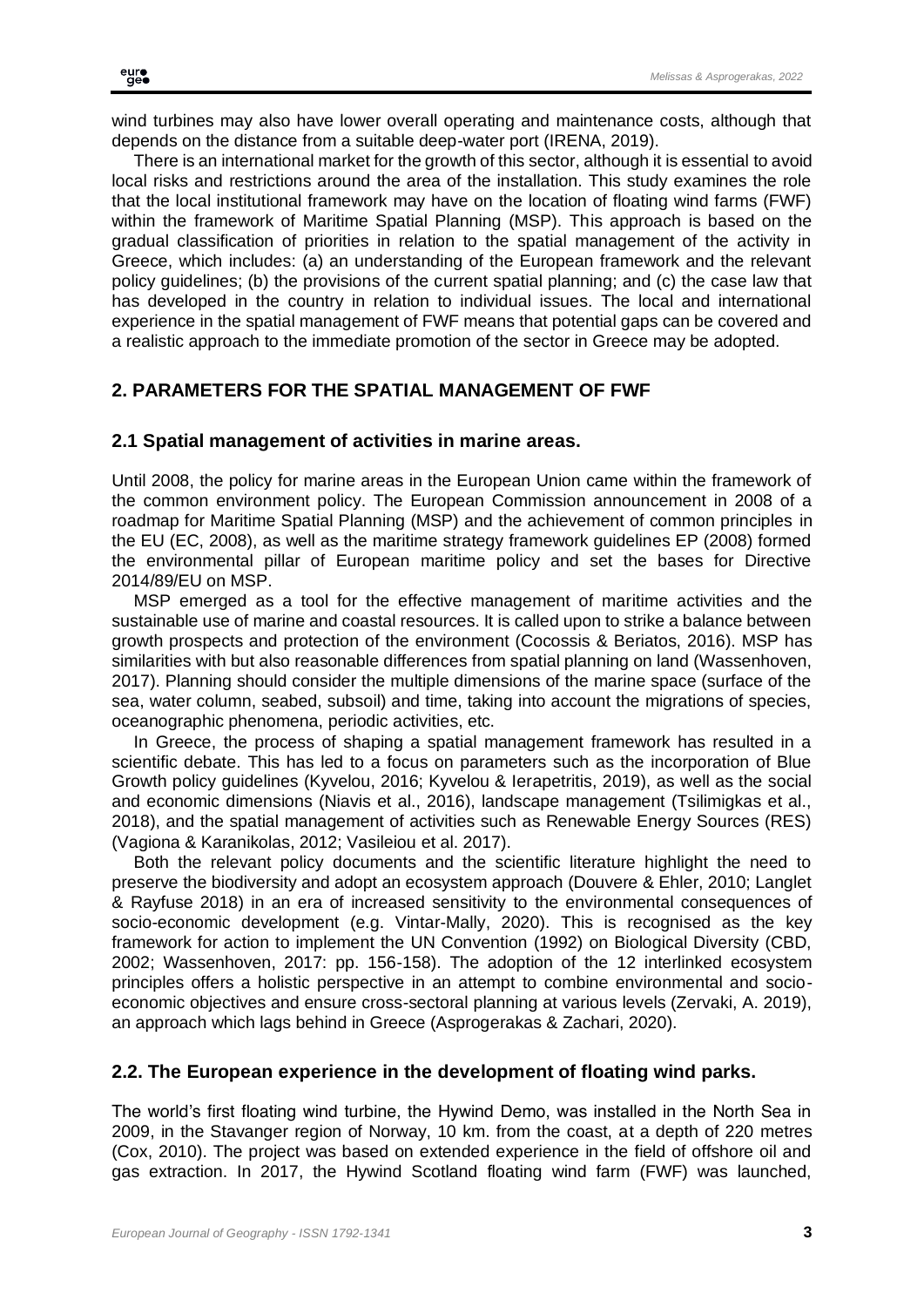becoming the first of its kind in the world, followed by another one launched in July 2020, 20 km. from the Viana do Castelo coast, in northern Portugal (HWEA, 2021). Since then, several countries have expressed an interest in the development of FWF (Díaz & Soares, 2020b).

The general development of offshore wind farms in European countries can be distinguished according to two main models. In the centralised model (with Belgium as a typical example), the government selects the zones where the farms will be located, the specific areas and how long the creation of the wind farm will take, based on Renewable Energy Sources spatial planning and Maritime Spatial Plans, for both territorial waters and the Exclusive Economic Zone. It then grants the relevant rights to private operators following a competitive tender, where the operator who offers the lowest price is selected. The connection with the Electricity Transmission System is also the responsibility of the Manager of the Transmission Network, for both its marine and land sections (HWEA, 2021).

In the decentralised model (with the United Kingdom being a typical example), the government regulates the creation of wind farms through maritime spatial plans and environmental law and selects the investors who will be given a right of preference to develop wind farms in wider marine areas. The competition procedure consists mainly of criteria related to the economic and technical capacity of the investor and consultations, and there are usually negotiations. The design, technical studies, fixing of the location of the installation and the licenses, the connection and consultation with the local community are the responsibility of the investor. Some countries adopt an intermediate model (France, Denmark, the Netherlands), which combines elements of the above two (HWEA, 2021).

The Marine and Coastal Access Act 2009 (UK, 2009) established the legal basis and the UK Marine Policy Statement (UK, 2011) and it provides the policy framework for marine planning in the UK. Marine plans have to consider the objectives for the marine environment that are identified in the Marine Policy Statement (MPS). The marine plan authority for the Scottish offshore region is the Scottish Minister. In 2011, Scotland adopted the first Sectoral Marine Plan for Offshore Wind Energy (Scottish Government, 2011). In 2020 Offshore wind policy statement set out the context for Scotland's Sectoral Marine Plan for Offshore Wind, which was published in parallel (Scottish Government, 2020). The plan aims to provide options for the sustainable development of commercial-scale offshore wind energy.

The Hywind Scotland wind farm is located approximately 29 kilometres from the coast of Aberdeenshire, at Peterhead, and covers a total area of four square kilometres in an area with a water depth of 95-120 metres. The farm has five turbines with a total power of 30MW (Hill, 2018). The project was comprised of sections within the 12 nautical miles of the country's territorial waters and sections that lie beyond them, for which a different licensing procedure was required (UK, 2010). The project was granted a marine license that has a duration of 20 years or it will cease to be valid if the project is decommissioned at an earlier time based on an approved related plan (UK, 2009). Planning permission was also required for those parts of the project installed on land (Hywind, 2015b) with Aberdeenshire Council as the responsible authority.

Prior to the Environmental Impact Assessment (EIA) and the submission of the environmental study required for a marine license to be issued, the scope of the EIA was defined, as foreseen in the relevant Community Directive. The EIA analysed a series of environmental aspects of the floating wind farm, as regards the possibility that its operation may have a detrimental impact on particular ecosystems (Hywind, 2015b), as well as on the air force (and the impact of the floating wind park on radar systems), commercial fishing activities, shipping (short sea and deep sea) and underwater antiquities. Furthermore, the possible conflict with other uses of the marine area, in particular offshore oil and gas extraction and the installation of existing undersea cables was considered.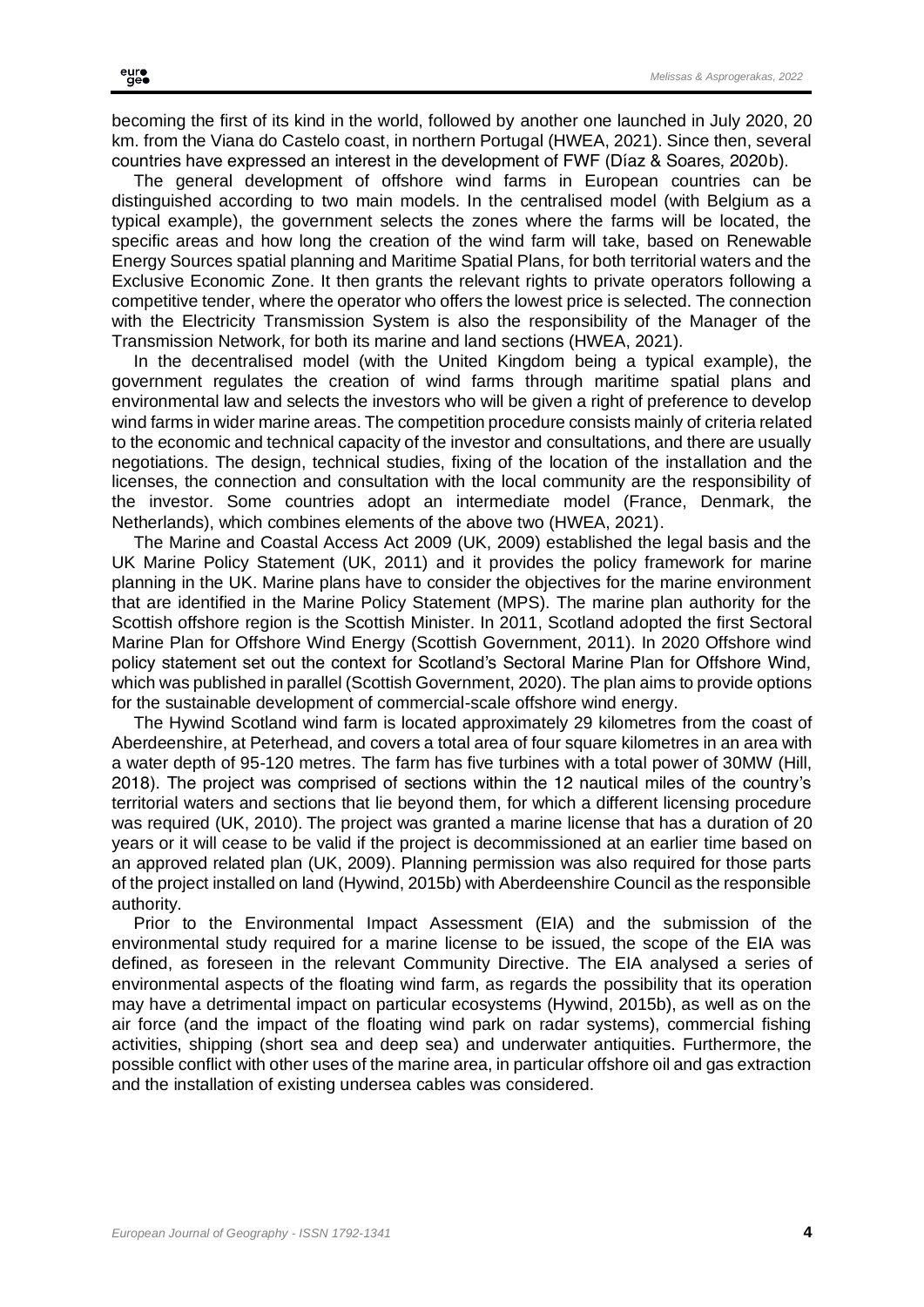### **2.3 Spatial planning and the earliest efforts to create wind farms in Greece.**

The main spatial planning laws in Greece have been revised several times in the last decade to be more flexible and responsive as, in the face of the preceding economic crisis, spatial planning was considered as having created obstacles to private investment. The current framework provides two levels of planning (figure 1): (a) Strategic Spatial Planning is based on the analysis of data and anticipation of future developments, it has mainly a strategic character and includes medium-term or long-term objectives, guidelines for spatial development and economic activities and protection provisions at national or regional level; (b) Urban Planning is mainly regulatory in character, as regards, for example, the establishment of land uses, the building ratio, etc. The governmental executive power, in the field of spatial planning, is represented mainly by the Ministry of the Environment and Energy.

Although the installation of wind farms in national territorial waters is permitted by the legislation and there are provisions for the location of the infrastructure (L. 3468/2006, GG. 129/A' as modified by L.3851/2010, GG. 85/A'), this activity has progressed little. In 2008, the Special Spatial Framework for Renewable Energy Sources (SSF RES, Ministerial Decree 49828/2008, GG. 2464/Β') was established, which foresees the creation of wind parks (article 5, para. 1d) and which sets initial criteria for their location (article 10). The SSF provides guidelines for, inter alia, the spatial structure of certain productive activities of national importance and must take the National Spatial Strategy into consideration.

The SSF for RES was established also for legal reasons accruing from the country's commitments to the European Union's legal order. Indeed, as it is apparent from the preamble to its approval decision, the increase in the percentage of energy used produced by RES, in accordance with a specific and mandatory timetable, is necessary so the country can comply with secondary Community legislation (EP, 2001; EC, 2007) and international environmental law (Kyoto Protocol) (UN, 1997). It is, nonetheless, accepted in the text of the SSF itself that however environmentally friendly the installation and operation of the RES units may be, these units continue to have an impact on both the manmade and built environment (cities, residential areas, etc.), and on other human activities (tourism, agriculture, etc.), as well as on the natural environment (forests and wooded areas, fauna, etc.). Their regulation must therefore be a key concern of the planning administration in the preparation of the SSF.

The objectives set by the SSF RES cover both the sustainability of the facilities and their goal to achieve economies of scale in the required networks as well as their harmonious integration into the natural and manmade environment and the landscape. For the siting of wind farms, the national territory is divided into categories according to the potential use of wind power and its particular spatial and environmental characteristics, one of which is the "offshore marine area and uninhabited islets". The mainland is further divided into (a) Wind Power Priority Areas, which have comparative advantages for the installation of wind farms; (b) Wind Power Suitability Areas, which are not included in the Wind Power Priority Areas but are considered energy efficient areas. Wind power installations must be located within the minimum distances from adjacent land uses, activities, and technical infrastructure networks. In Greece, the installation of wind turbines on land has led to significant opposition while the sensitivity of island ecosystems means that selecting them as the sites of wind farms is problematic.

In 2011, the Ministry of Environment and Energy presented a report on the preliminary location of offshore wind farms, thus laying the foundations for the launch of this project (CRES, 2010), within a timeframe for horizontal development of 2012-2017, yet without the planned strategic environmental assessment process having been completed (it was foreseen that turbines would be installed at 12 sites, 10 in the Aegean and 2 in the Ionian, for a total capacity of 1.2 GW) This should have been followed by the granting of licenses for the installation of the approved marine wind farms and the announcement of an open public tender for the construction of the farms and their connection to the network by private investors.

This effort is an initiative of the Ministry of Environment and Energy. It is centralised and thus prohibits direct action by private actors at a first stage. The choices made during the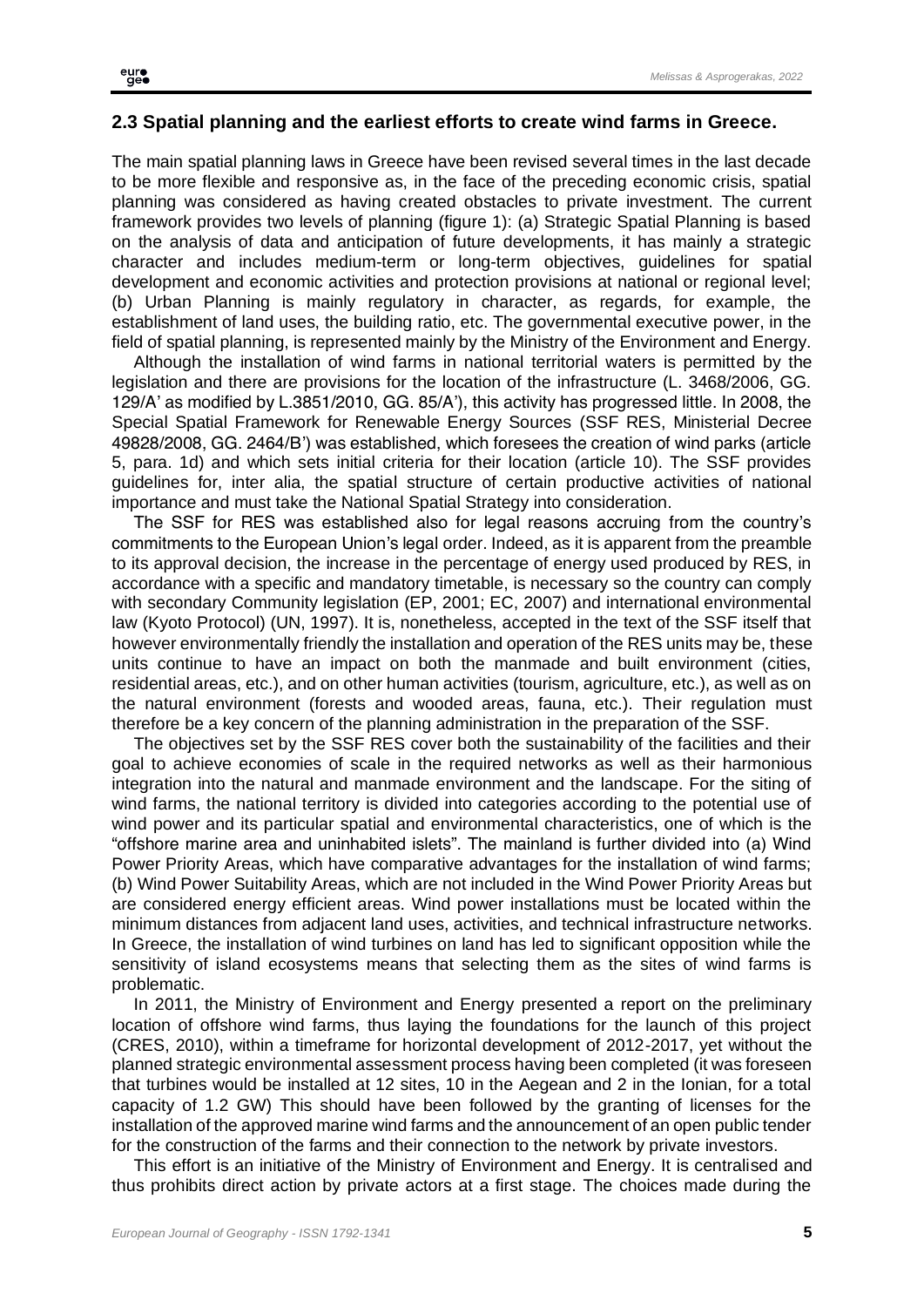design of the programme (location at a shallow depth, exclusively fixed-bottom technology) reflect the data that was available at the time when the Special Spatial Framework was being prepared and is now considered out of date. The technology of floating wind turbines is expected to significantly expand the possibilities for the use of wind power in the Greek seas and more widely in the Mediterranean, where the installation of fixed-bottom offshore wind farms has limited potential due to the complex topography of the seabed, the acute relief, and the difficulty in finding areas of suitable depth (<50m) (Zountouridou et al., 2015). There are relevant proposals considering the allocation of floating wind farms based on a decentralised model in Greece (Melissas, 2021; Melissas and Vasilakos, 2021).

The role of Maritime Spatial Planning is expected to be crucial following the incorporation of EU Directive 2014/89 into Greek law (L. 4546/18, GG. 101/A'). The current planning system for the maritime area includes: (a) the National Spatial Strategy for Maritime Areas, a policy document that is part of the National Spatial Strategy; and (b) the maritime spatial frameworks, which are applicable on a regional level and are integrated into the country's planning system, without, however, them necessarily corresponding to the Administrative Regions. Recently, Maritime Spatial Planning has been detached from spatial planning that covers the terrestrial part of coastal zone, with a view to avoiding overlaps (L. 4759/2020, GG. 245/A'), although it must consider the land – sea interaction and coordinate the various policies that have impact on the sea. The law does not provide specific implementation tools or an underlying planning level (Asprogerakas et al., 2020). As regards the tools and the implementation of Maritime Spatial Planning, proposals have been made (Asprogerakas & Lazoglou, 2018) for, indicatively, protection zones, the process for approving environmental terms (L.4014/11, GG. 209/A'), and the plans for the Organized Development in Productive Activities Areas (ODPAA, namely POAPD, L.2742/99, GG. 207/A' Art.10).

Although maritime spatial plans have not yet been issued in the country, specific spatial plans directly related to maritime activities have been established, such as those for Renewable Energy Sources and for Aquaculture, which are considered of great importance as a "qualifier" for future maritime spatial planning (Wassenhoven, 2017). The case of aquaculture is of particular interest as it is a maritime activity that is regulated by a Special Spatial Framework on a national level (Hellenic Council of the State (HCS), Decision 3632/2015), which is methodologically related at many points to examples of maritime spatial planning, such as the provision of zones or areas within which specific arrangements and restrictions apply (Wassenhoven, 2017: p. 280). For the location of aquaculture activity, the law provides for the creation of reception zones on two levels: (a) Aquaculture Development Areas (ADA) are broad marine areas which fulfill specific characteristics for the development of aquaculture; and (b) organised reception areas (Organised Aquaculture Development Areas), which are a kind of ODPAA, determine the area with topographic accuracy and provide the specific regulations for the development of the related marine and on-shore infrastructure by a management legal entity.

## **2.4 Greek case law (Council of the State decisions) on the planning of marine and coastal areas.**

According to the Greek constitution (the provisions of articles 24 para. 1 and 2, article 79 para. 8 and article 106 para. 1) spatial planning, which is the spatial expression of programmes aimed at economic and social development, is the responsibility of the State, which is obliged, in accordance with the principles and findings of the science of spatial planning, to take the necessary measures so as to ensure the protection of the environment, the best possible living conditions for the population and economic development in accordance with the principle of sustainability, also setting objectives and regulating, inter alia, the areas of productive activity (HCS 3632/2015).

The case law had initially accepted that it was not necessary for spatial planning to have preceded for a major project to be undertaken (HCS 3478/2000). At a subsequent stage, it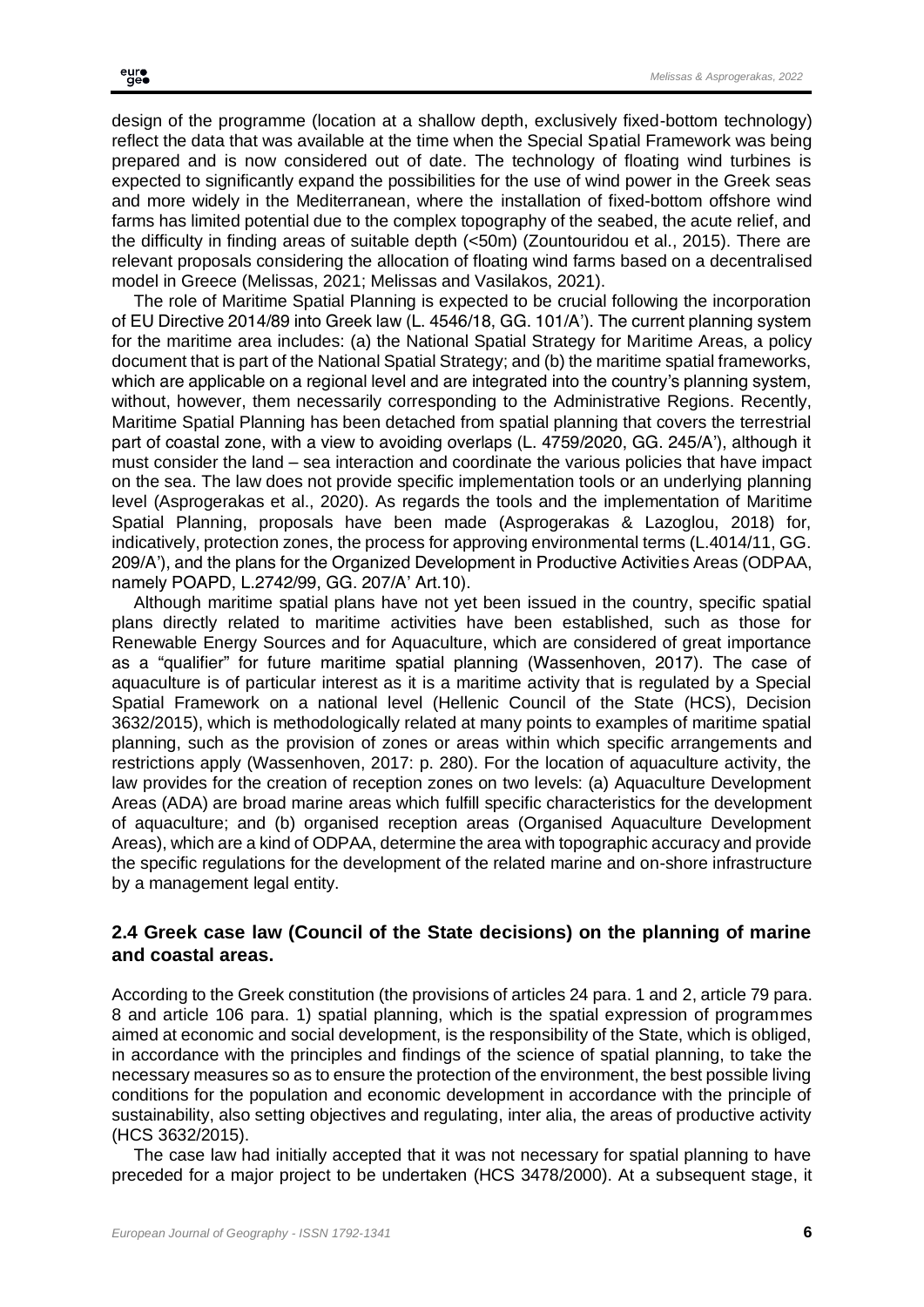was considered possible to undertake projects and activities if they were at least based on a substitute for planning (HCS, 2844/1993). In a third phase, given the lengthy passage of time since the adoption of the Constitution, the Hellenic Council of the State (the Supreme Administrative Court) cancelled projects and activities if these were not provided for in the necessary spatial plan (HCS 705/2006).

The case law addressed issues concerning the protection of coastal and marine areas, the most notable cases being those related to the Special Spatial Frameworks for aquaculture and RES. All the special frameworks were challenged and applications made for them to be annulled as, in the initial judgments, the Court held that they were of a regulatory nature and cannot thus be annulled given that they have direct legal consequences.

The general guidelines and specific arrangements of the Special Spatial Framework (delineation of exclusion areas and incompatibility zones, maximum permitted densities of wind farms, rules for integration into the landscape, etc.), which must be taken into account when adopting environmental terms and granting the necessary licenses for the installation and operation of wind farms, have full regulatory power and projects that do not meet the criteria foreseen in the plan will not be authorised. It is also clear from the same provisions that, while compliance with the aforementioned criteria and terms means that it is permissible in principle to install the planned power plant, it is necessary, however, to comply with the necessary legal procedure for environmental authorisation. In this context, it will be assessed whether the terms specified in the environmental legislation for the installation of the project in question in the pre-selected area are met and the conditions that are necessary, in the view of the management, to prevent and limit the adverse effects of the activity on the environment will be imposed in the assessment of the specific characteristics of the project and its area of establishment (HCS 2489/2006). Indeed, following the entry into force of the sectoral spatial plan in question, the case law accepted that the relevant regulation in the Special Spatial Framework, which applies directly and exclusively, is sufficient for the location of a wind farm if regional and other forms of local spatial planning have not yet been adapted to the sectoral planning forecasts and may thus contain divergent forecasts (HCS 1421-2/2014).

The marine parks of the northern Sporades islands and Laganas Bay in Zakynthos, which are defined as areas for the protection of nature, presented a special form of maritime spatial planning. The case law highlighted the need for the gentle management of these sensitive ecosystems, with respect for their ecological carrying capacity and physiognomy (HCS 2601/2005). According to the case law established by the Council of State, the installation of wind power plants for electricity production within or near areas of the Natura 2000 network and Special Protection Areas (SPAs) is not prohibited a priori by the Greek legislative framework and the European Directives. It is possible after an "appropriate assessment" of the environmental impact of the project. It is worth mentioned that a significant proportion of the Natura 2000 Sites in the Mediterranean are still without any form of planning and management, making them potentially vulnerable to numerous threats (Fuentes et al, 2011).

As regards the Important Bird Areas (IBAs), the Council has interpreted the international case law [CJ, 2000; 2007) as meaning that these are protected more stringently than areas that are classified as Special Protection Areas, as there is no possibility of derogating from the negative results of the Appropriate Assessment of the impact of the project for the sake of overriding reasons of significant public interest, as foreseen in article 6 para. 4 of Directive 92/43. Particular care is needed if the wind farm under approval is to be located in the area of an important migratory bird flyway or in a marine area that is important for birds, or in an IBA that has not yet been classified as an SPA.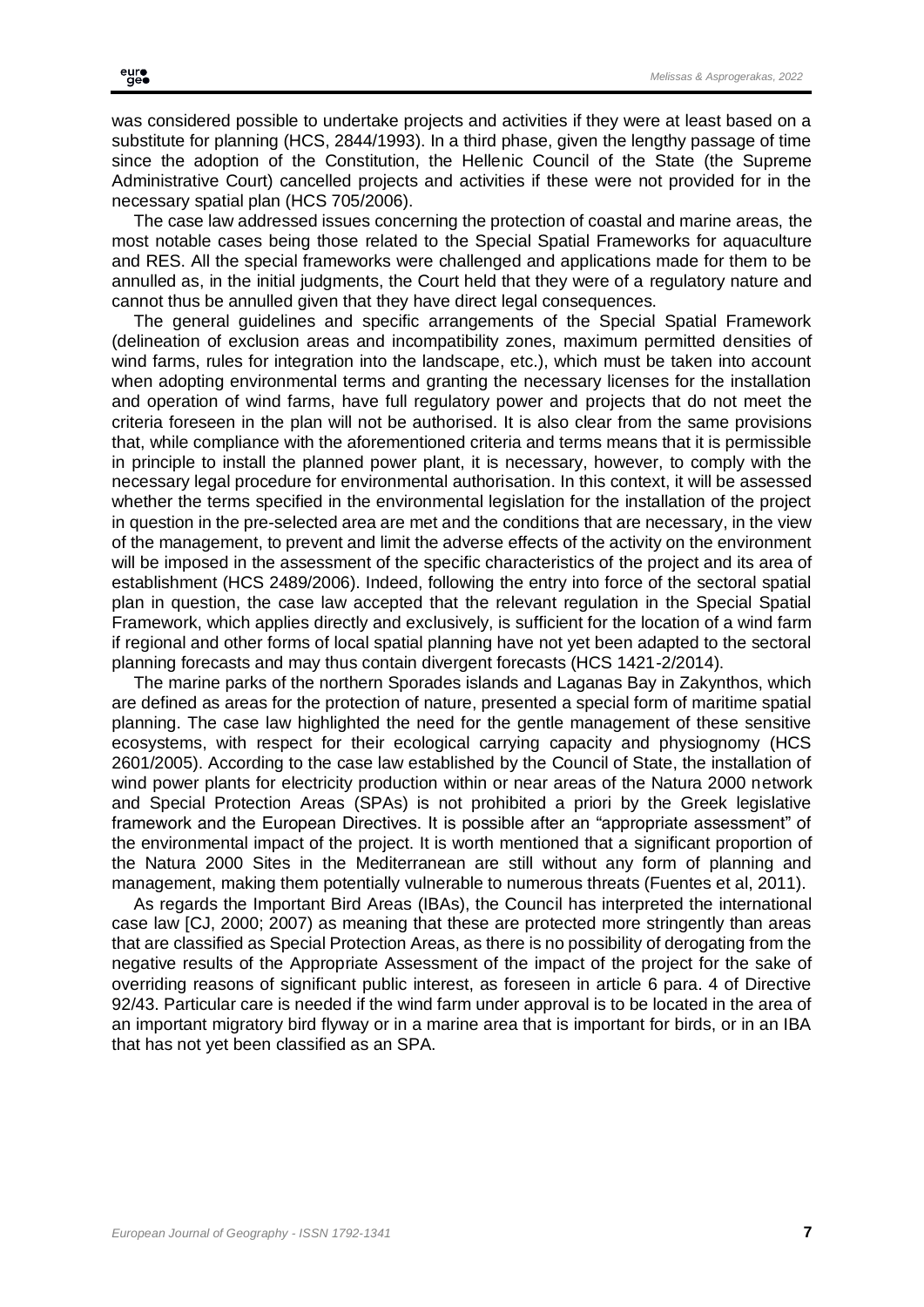# **3. DISCUSSION: FORMULATION OF A MODEL FOR THE SITING OF THE ACTIVITY IN GREECE**

# **3.1 Criteria for the location of offshore wind farms**

The concept of location criteria contains specifications and rules, on the basis of which: (a) certain areas may be exempted as sites for the location of a particular activity; (b) the minimum distances from other activities and areas of particular interest may be defined; and (c) maximum permissible wind plant densities may be set (assessment of the carrying capacity of the areas of installation). Depending on the priorities adopted, the criteria may also consider the conditions that will ensure the economic viability of the investment (wind speed, installation costs, etc.).

Based on the above, the criteria for the locations of wind farms are divided into:

- (a) Exclusion criteria. Areas that are not suitable for locating this activity, due to:
	- Conflict/incompatibility with manmade activities, e.g., areas with a national security interest
	- Environmental impacts, e.g. against important protected habitats.

(b) Suitability criteria: areas with characteristics that are conducive to the installation and operation of wind farms and in which the relevant investments can be prioritised, e.g., areas with significant wind power or where it is possible to develop suitable onshore support infrastructures.

This study considers the greatest possible mitigation of any potential pressures on the natural and manmade environment as the overriding priority for the public interest. It thus focuses on possible exclusion criteria as a key element in the profiling of areas to be explored for the location of floating wind farms installations. For this reason, an attempt will be made to identify exclusion areas and zones of incompatibility, as well as possible restrictions or procedures resulting from: (a) spatial planning, (b) national case law, and (c) uses and activities in the sea that may result in conflicts/restrictions as these arise from relevant studies and data as well as current experience.

The Special Spatial Framework for RES considers an exceptional regime for the marine area, including rocky islets. According to Article 10, "wind farms may be placed in all the marine areas of the country that fulfill the preconditions for the use of wind power, provided that they are not part of areas where such facilities are expressly excluded or are not part of an exclusion zone, such as marine or underwater parks or certified shipping navigation lines," in this way defining the special zoning criteria (Table 1).

In assessing the impact of a licensed wind farm on the landscape, account shall be taken of its visual interference from points of "special interest", which are located within a circle that is defined with the wind farm at its centre and a radius that is differentiated according to the importance and quality of the point of "special interest" and the classification of the space to which it belongs.

Distance criteria for settlements (traditional settlements, other settlements, organised construction, holiday homes, monasteries), productive activities (high-productivity agricultural land, reclamation zones, livestock farms, quarrying areas and activities, Organised Development in Productive Activities Areas) and special tourism activities (tourism ports, tourist accommodation and special tourism infrastructure) are effectively covered by the criterion of distance from the coast (1500 m.). In the case of aquaculture, the safety distance is determined in relation to the size of the wind turbine (1.5d), while there are also restrictions for quarrying areas and activities to the extent that they concern marine planning. Finally, in relation to the desired distance from aviation facilities or activities, the opinion of the relevant agency shall be sought on a case-by-case basis.

In accordance with the SSF RES, the depth of the foundations or anchorage of the base of the turbine is determined by the capabilities of the current technology. It is also noted that the adequate interconnection and transmission of the electricity generated must be ensured either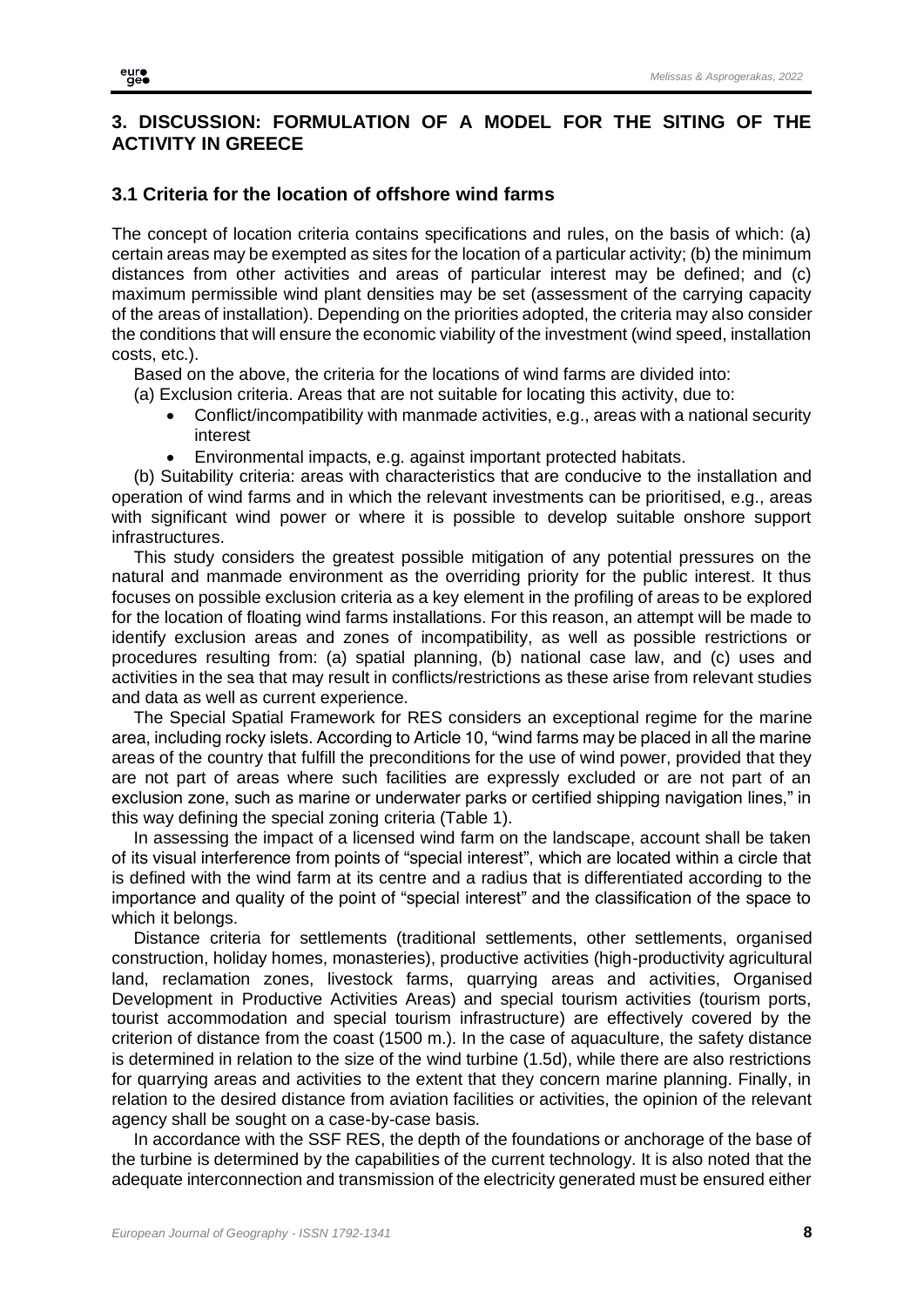with the mainland system or with the network of non-interconnected islands, while the maximum distance of the land route from an interconnection substation is 20 km. (this is a suitability criterion).

| Incompatible use                                                                                                                                                                                                                                                                        | Minimum distance of installation from<br>incompatible use                                                                                                                                |
|-----------------------------------------------------------------------------------------------------------------------------------------------------------------------------------------------------------------------------------------------------------------------------------------|------------------------------------------------------------------------------------------------------------------------------------------------------------------------------------------|
| Areas of strict nature protection and protection of nature in article<br>19 para. 1, 2 Law 1650/86 (A'160)                                                                                                                                                                              | According to the approved Special Environmental<br>Study or the relevant presidential decree (of article 21,<br>Law 1650/86) or the relevant joint ministerial decision<br>(Law 3044/02) |
| <b>RAMSAR</b> wetlands<br>÷,<br>Priority habitats of areas of the country that have been<br>$\overline{a}$<br>included in the list of sites of Community importance of the<br>Natura 2000 network, in accordance with Commission<br>Decision 2006/613/EC (EU L 259 of 21.9.2006, p. 1). | Assessed case-by-case during the approval of<br>environmental terms                                                                                                                      |
| Bathing coasts                                                                                                                                                                                                                                                                          | 1500 m                                                                                                                                                                                   |
| Special Protection Areas for bird fauna                                                                                                                                                                                                                                                 | Assessed case-by-case during the approval of<br>environmental terms, after a special ornithological study                                                                                |
| World Heritage List monuments, archaeological sites and<br>heritage sites of major importance (para. 5. Section ββ of Article<br>50, Law 3028/02).                                                                                                                                      | 3,000 m                                                                                                                                                                                  |
| Areas of strict protection of other archaeological sites                                                                                                                                                                                                                                | A=7d*, at least 500 m                                                                                                                                                                    |
| Designated cultural monuments and historical sites                                                                                                                                                                                                                                      | A=7d*, at least 500 m.                                                                                                                                                                   |
| Telecommunications infrastructure (antennae), RADAR                                                                                                                                                                                                                                     | Case-by-case after an opinion from the relevant<br>agency.                                                                                                                               |
| Aviation facilities or activities                                                                                                                                                                                                                                                       | Case-by-case after an opinion from the relevant<br>agency.                                                                                                                               |
| Aquaculture                                                                                                                                                                                                                                                                             | Safety distance 1.5d*                                                                                                                                                                    |
| Quarrying area and activities                                                                                                                                                                                                                                                           | As defined in the applicable legislation.                                                                                                                                                |
| * where [d] is the diameter of the blade of the wind turbine.                                                                                                                                                                                                                           |                                                                                                                                                                                          |
| ** selection of the criteria related to the installation of offshore wind farms                                                                                                                                                                                                         |                                                                                                                                                                                          |

*Source: SSF RES, 2008; author's own processing*

The initial selection of the distance of 1.5 km. from the coastline under the Ministry of the Environment's National Offshore Wind Farm Development Programme (CRES, 2015) was not considered satisfactory for the protection of the landscape when assessing the environmental impact at a strategic level and was hence extended to 3 km. In some cases, if deemed necessary due to the size of the park and when technically feasible, it was proposed that the facilities be moved further away from the coast.

A number of other activities should be added to the provisions of the SSF RES, which appear in the relevant literature (Christoforaki & Tsoutsos, 2017; Castro-Santos, Lamas-Galdo & Filgueira-Vizoso, 2020; Vagiona & Karanikolas, 2012; Vasileiou, Loukogeorgaki & Vagiona, 2017; Deveci et al., 2020) and are also examined in connection with the Ministry of the Environment programme (CRES, 2015):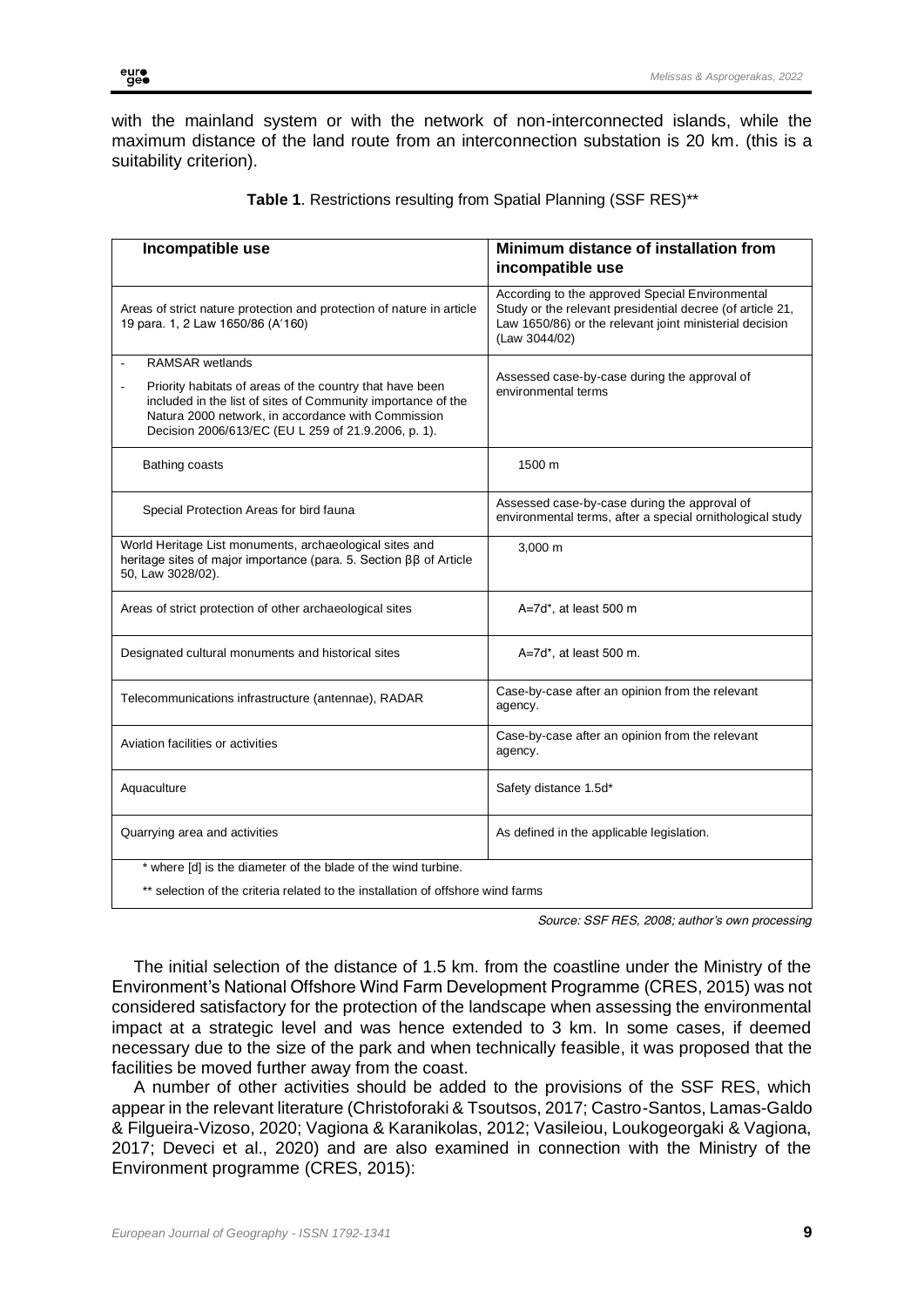- Activities of public interest (national defense, navigation): it is proper to consider and in good time the opinion of the relevant authority/service. As a general practice, installation in areas reserved for national defense purposes and certified passenger navigation lines is prohibited. During the consultation process of the Ministry of the Environment programme (CRES, 2010) prohibitions were proposed on the areas of application in response to the opinions of the National Defense General Staff, due to the potential serious obstruction to the army's systems and activities. Appropriate measures may be taken during the Approval of Environmental Terms.
- Fishing areas. In addition to aquaculture areas, the existence of fishing fields shall be considered.
- Underwater antiquities. The opinion of the Ephorate of Underwater Antiquities may be sought, as its core responsibilities include the regulation of marine and underwater activities that may cause direct or indirect damage to antiquities (L. 3028/2002, GG. 153/A' Art. 15). For their protection, it is prohibited to locate a Diving Park within a distance of less than three (3) nautical miles from designated underwater archaeological sites (L. 4296/2014, GG. 142/A' Art. 10).
- Underwater cable and pipeline transit routes. Wind farms should be located away from the paths of the routed cables. The intrusion into the seabed of the floating parks is limited, but possible impacts and risks should be considered, and any necessary measures provided for.
- Protected areas. The SSF RES includes provisions for protected areas of nature and biodiversity as these arise from international agreements (e.g., the Ramsar Convention on Wetlands, NATURA 2000 Network, etc.) and national law (marine or underwater parks). As it has already been mentioned, according to the case law, Important Bird Areas (IBAs) must be considered. Particular emphasis should also be placed on the impact of the project on *Posidonia Oceanica*. It should be noted that the mapping done in Greece shows that it is present in coastal areas and at depths that are usually less than 45 m. deep (EP, 2007). As happened in practice during the design of the Ministry of Environment's programme, the installation of wind turbines at least 6 km. from the coast is a very important preventive measure for the protection of sensitive habitats (CRES, 2015).

The presence of wind turbines of all types appears to pose particular risks and barriers for the bird fauna (AVRA, 2015). A report by the HWEA (2009) discusses studies at European level, which show that wind turbines and birds can coexist. The assessment of possible impacts is also possible during the Environmental Impact Assessment (EIA), which will include a Special Ornithological Study.

The facilities (floating bases, anchorages, connecting cables) and the operation of wind farms may disturb and affect the behavior or migration routes of marine mammals and other species (AVRA, 2015). The assessment of potential impacts can be carried out with relevant EIAs both during the construction phase and during the operation phase of the wind farms.

As for the maximum distance from the coast, because of the geopolitical sensitivity of the issue and as Greece has not declared Exclusive Economic Zone yet, it is proposed that the installations be initially limited to the national territorial waters. The country's territorial waters are used as a location criterion for the installation of offshore wind turbines in several relevant studies (Schallenberg-Rodríguez & Montesdeoca, 2018; Chaouachi et al., 2017; Spyridonidou et al., 2020).

### *3.2 In search for an effective location process*

The siting of offshore wind farms (fixed-bottom or floating) requires support from spatial planning and the broader institutional framework. Current spatial planning in Greece, which primarily regulates the location of fixed-bottom wind farms on land and sea, is outdated, especially as regards the use of new floating wind farm technology. There is an urgent need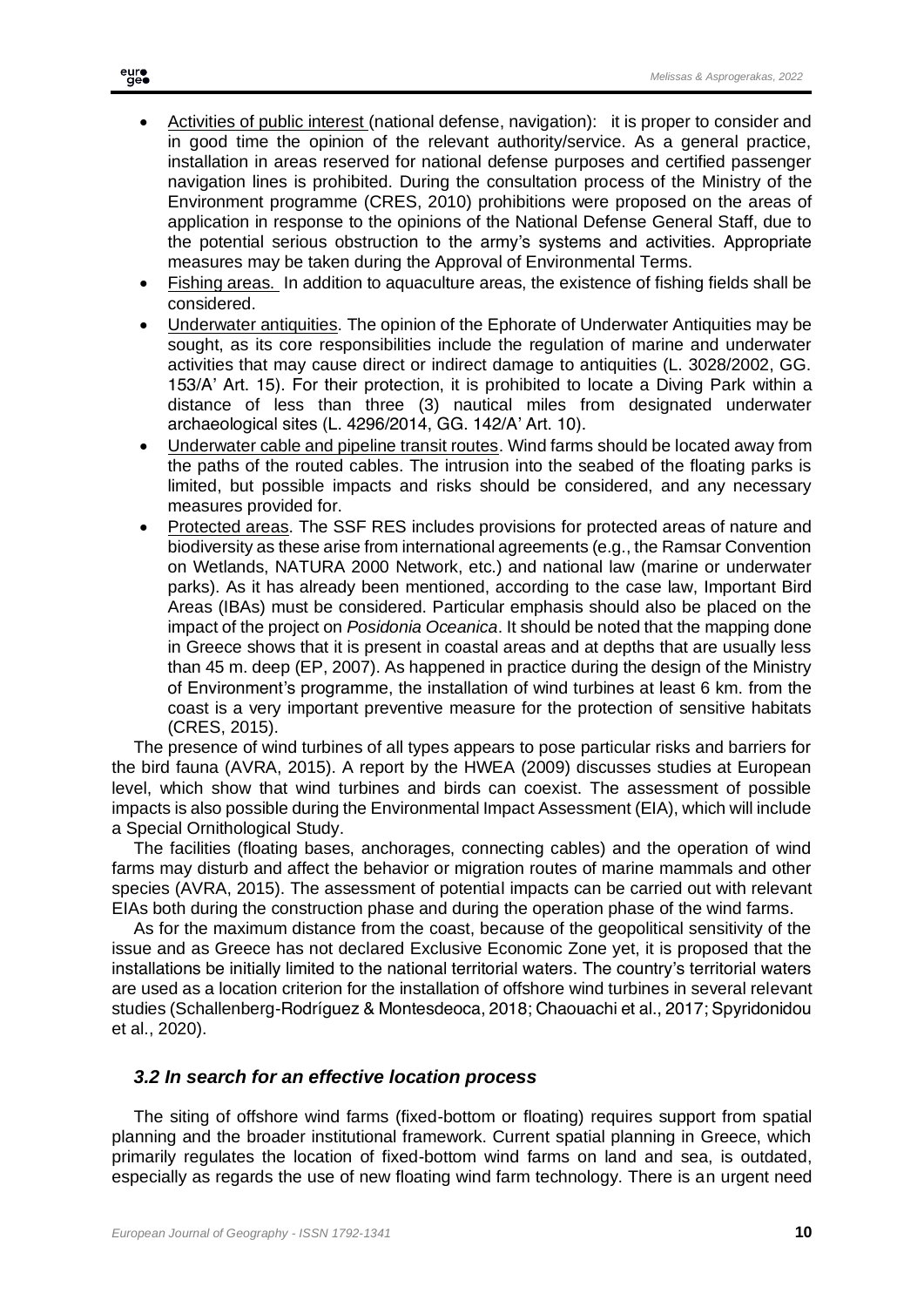to update spatial planning for Renewable Energy Sources in Greece. A study was commissioned to this purpose in 2020, which is expected to be completed in two to three years time. The maritime spatial frameworks, which will be adopted at regional level, may therefore make the relevant guidelines more specific. In Greece there is no provision for a Maritime Spatial Planning tool that covers this activity (e.g., a Special Maritime Spatial Plan for RES in line with the Scottish model). The updating of the spatial framework is expected to secure both the public interest and legal certainty for prospective investors and to ensure the necessary environmental parameters on a strategic level.

The plans for Organized Development in Productive Activities Areas (ODPAA, article 24, l.1650/1986) (Asprogerakas & Lazoglou, 2018) accompanied by a Strategic Environmental Assessment (SEA, Directive 2001/42/EC) emerge as a suitable tool for the regulation of the activity on local level. The ODPAAs are tools of the spatial planning system and they cover statutory activities in the marine area. The Aquaculture Development Areas as well as the Areas for Organized Development of Diving Parks (L.3409/2005, GG. 273/A') are also established in this sense while ODPAAs have also been used for activities in the tertiary sector. Using this tool, offshore wind farms are located in areas that have been designated by an administrative action as suitable for the development of the related infrastructure, as regards both the need to develop this particular activity and the need to protect the environment (Hellenic Council of the State 517/2017). The integration of maritime projects in the current system of spatial planning facilities the cohesion of the whole system (figure 1) (Oikonomou, 2018). Τhe usability of the tool depends on the content of the spatial planning at national and regional level as it will gradually emerge.



**Figure 1:** The tools for siting floating wind farms as part of the spatial planning system in Greece.

*Source: elaboration by the author.* 

A private or public managing body takes the initiative for the establishment of ODPAAs with an application to the Ministry of the Environment and Energy. This must satisfy the necessary economic and technical conditions, as well as the necessary organisational structure and expertise for the establishment and operation of such a development. The designation of the status of ODPPAΑ and the selection of its area must follow the options and guidelines of the spatial planning or other related plan that permits the primary, secondary and tertiary sector activities foreseen by the ODPPAA as well as business initiatives of an experimental nature (L.1650/1986 GG. 160/A' Art.24).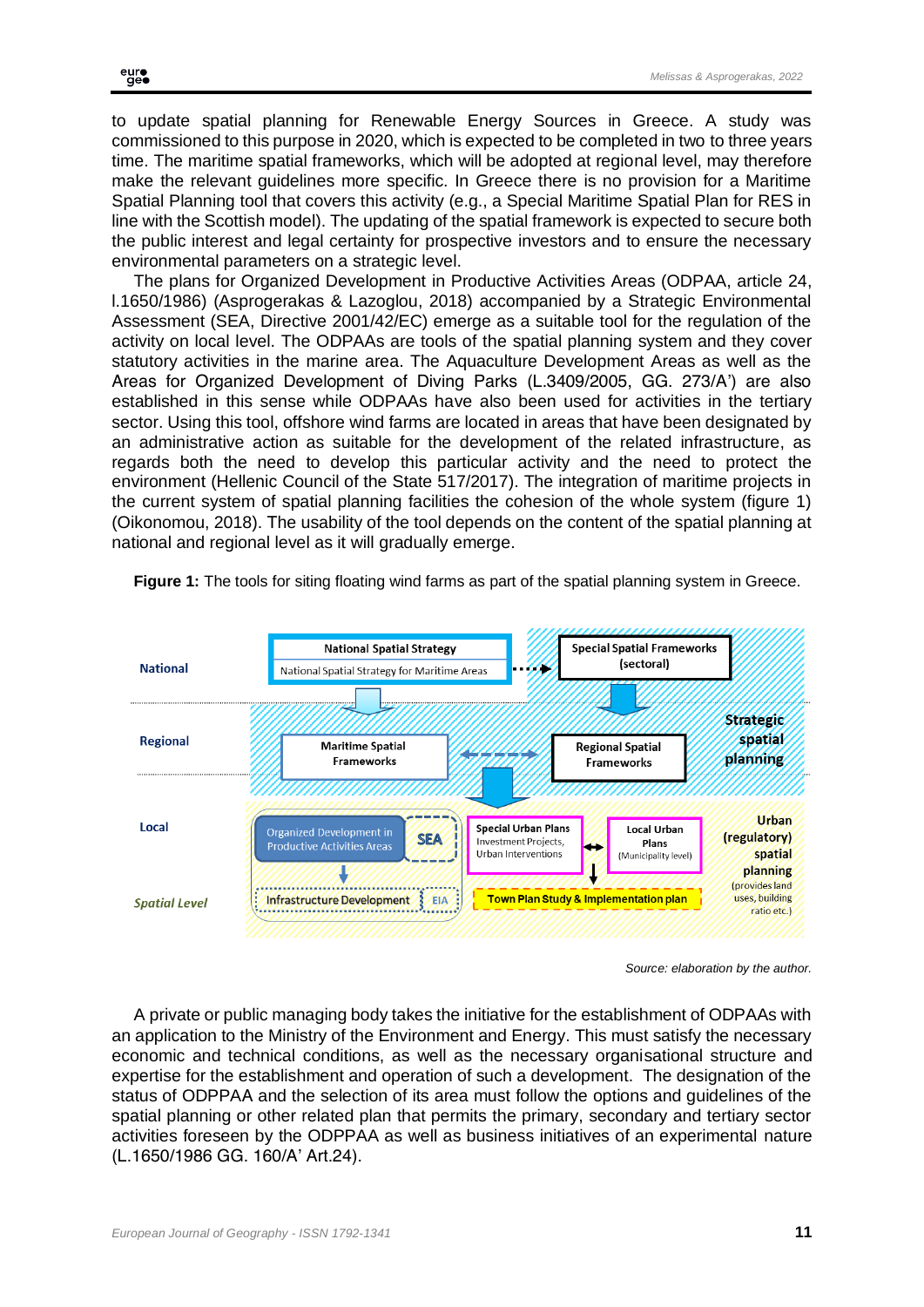According to Article 8 of Law 4269/14, Organized Development in Productive Activities Areas are a form of Special Urban Planning (SUP), making them a type of spatial planning with a regulatory character that is hierarchically integrated into the local planning level. SUP concern, inter alia, the spatial organisation and development of areas which may act as receptors for plans, projects and programmes on a trans-local scale or of strategic importance. They determine land use and every other measure, term or restriction that is needed to make the areas in question suitable either for the organised development of productive or entrepreneurial activity or to implement programmes and interventions on a large scale or of strategic importance. The development of the facilities requires that the environmental conditions prevent and limit the activity's adverse effects on the environment be satisfied in the framework of Environmental Impact Assessment (EIA).

## **4. CONCLUSIONS**

The development of floating wind farms is seen as a promising maritime activity that can help meet policy objectives for the promotion of RES by significantly expanding the spatial possibilities for the installation of wind turbines. Their development in the Mediterranean Sea will allow the utilisation of wind potential in greater depth as well as installation of the relevant infrastructure far from the shore and inhabited areas and therefore reduction of nuisances.

The recent, albeit limited, experience with the location of such facilities highlights the need for a clear institutional framework that covers the procedures and the plethora of approvals required for the construction and operation of such projects and which will make the best use of European and national environmental law. Maritime spatial planning determines the distribution of current and future activities and uses in maritime areas and will also form the future framework for the development of the activity.

The experience of northern European countries has shown the scope that these procedures can have, according to their particular features as regards the institutional framework and national objectives. Given that the overarching priority is the greatest possible mitigation of potential pressures on the natural and manmade environment within an ecosystems approach, it is apparent that exclusion criteria are the main aspect in the profiling of the areas to be explored for the location of RES facilities. Localising the context on national level, the possible criteria for the implementation of the location process were identified in accordance with the existing spatial planning and the established case law of the country.

The initial attempt of the Ministry for the Environment of Energy to create a top-down (centralised) model for the location and development of offshore wind farms was not completed. In Greece there are often delays in the planning process, something that has been noted from time to time and which has resulted in the introduction of controversial flexible investment location tools in the country's planning system. The Spatial Strategy foreseen in the law, and the Spatial Plans at National (SSF RES) and Regional (Maritime Spatial Frameworks) level will shape the framework for the development of the floating wind farms including the adoption of specific location criteria.

The plan for ODPAA can be an option for the implementation of Maritime Spatial Planning on local level, partially filling the current institutional gap. It emerges as a suitable tool for locating FWF facilities within the current institutional framework, achieving:

- The application of the exclusion criteria for the location of offshore wind farms, considering the public interest.
- Fulfillment of EU two levels of environmental assessment (SEA and EIA).
- A framework that provides legal certainty and according to the law may facilitate both public and private sector initiatives for the promotion of offshore wind farms.

Moreover, it ensures that offshore energy industry is organised in such a way as to reduce and absorb the environmental pressures as far as possible, making it compliant with the principles of sustainability and carrying capacity, given its dual status as a sector of productive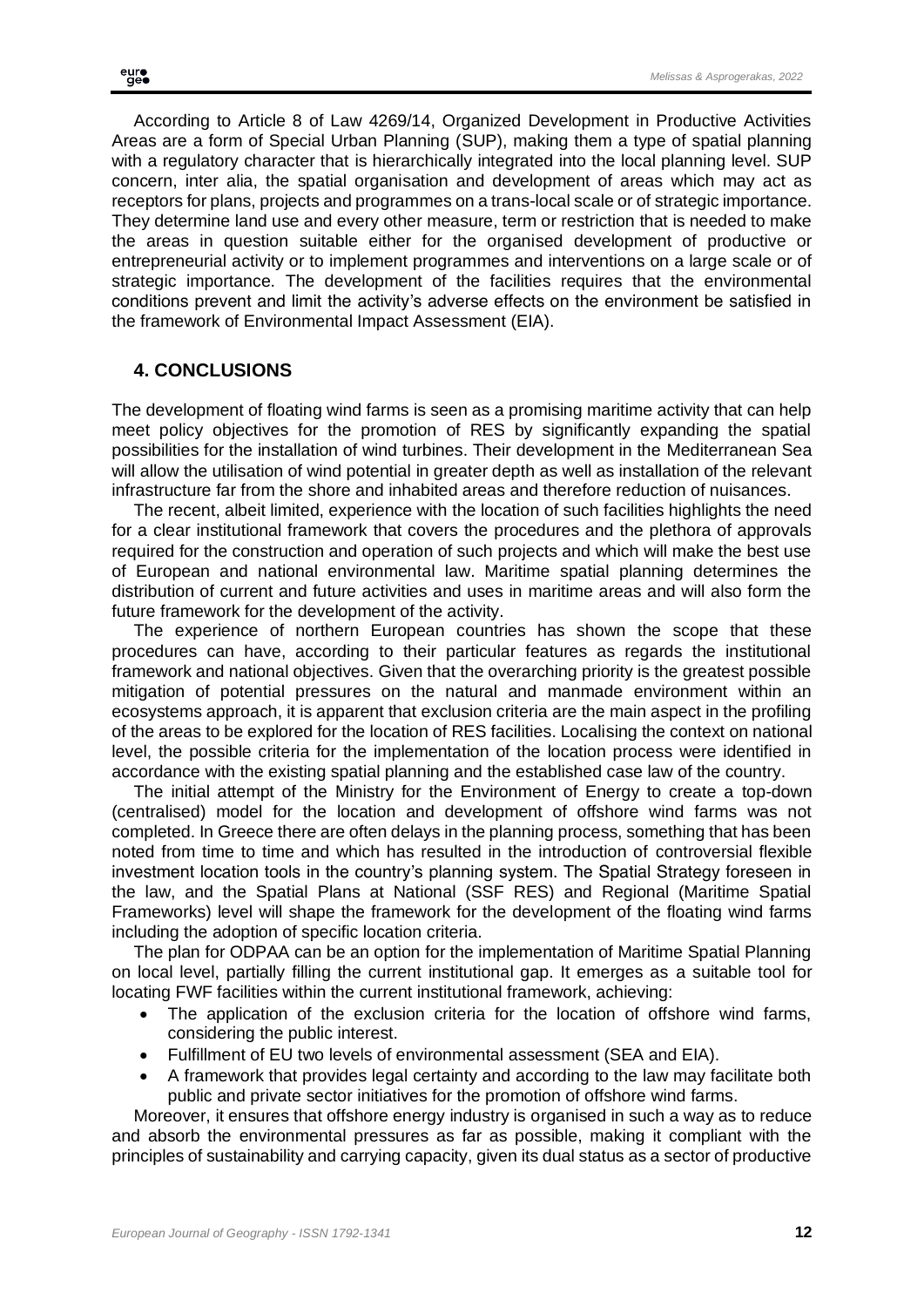activity and as an infrastructure of national importance and public benefit that is of major importance for the protection of the environment (Hellenic Council of the State 1306/2019).

## **REFERENCES**

- Akbari, N., Jones, D., Treloar, R. (2019). A Cross-European Efficiency Assessment of Offshore Wind Farms: a DEA Approach. *Renewable Energy*, 151 (C), 1186-1195, doi: 10.1016/j.renene.2019.11.130
- Asprogerakas, E., & Zachari, V. (2020). The EU territorial cohesion discourse and the spatial planning system in Greece. *European Planning Studies*, 28(3), 583-603. <https://doi.org/10.1080/09654313.2019.1628925>
- Asprogerakas, E. & Lazoglou, M. (2018). Maritime spatial plans as tools of the Greek spatial planning system. [in greek] In Proceedings of the *5th Panhellenic conference on planning and regional development*, Volos, Greece, 2018.
- Asprogerakas, E., Lazoglou, M., Manetos, P. (2020). Assessing land–sea interactions in the framework of maritime spatial planning: lessons from an ecosystem approach. *Euro-Mediterranean Journal for Environmental Integration*, 5(1), 1-14, doi: <https://doi.org/10.1007/s41207-020-00154-2>
- AVRA. (2015). *Creation of a National Program for the Utilization of the Offshore Wind Capacity of the Aegean* [in Greek]. Final Report, EXERGIA Α.Ε. 10/2015.
- Beaubouef, B. (2020). Wind Float Atlantic represents major offshore wind milestone. *Offshore Journal*, 08.12.2020. Available online: [https://www.offshore-mag.com/renewable](https://www.offshore-mag.com/renewable-energy/article/14188688/windfloat-atlantic-represents-major-offshore-wind-milestone)[energy/article/14188688/windfloat-atlantic-represents-major-offshore-wind-milestone](https://www.offshore-mag.com/renewable-energy/article/14188688/windfloat-atlantic-represents-major-offshore-wind-milestone) (accessed on 27 January 2021)
- Castro-Santos L., Lamas-Galdo M. I., Filgueira-Vizoso A, (2020). Managing the oceans: Site selection of a floating offshore wind farm based on GIS spatial analysis, *Marine Policy*, 113, ISSN 0308-597X, https://doi.org/10.1016/j.marpol.2019.103803.
- CBD (2000). *Ecosystem approach*, COP 5 Decision V/6, Secretariat of the Convention on Biological **Diversity.** Diversity. Available **online:** Online: <https://www.cbd.int/decision/cop/default.shtml?id=7148> (accessed on 28 January 2021).
- Chaouachi, A., Covrig, C.F., Ardelean, M. (2017). Multi-criteria selection of offshore wind farms: Case study for the Baltic States. *Energy Policy*, 103:179-192, doi: <https://doi.org/10.1016/j.enpol.2017.01.018>
- Christoforaki M. & Tsoutsos Th. (2017). Sustainable siting of an offshore wind park a case in Chania, Crete, *Renewable Energy*, 109: 624-633, ISSN 0960-1481, https://doi.org/10.1016/j.renene.2017.03.063.
- CJ (2000). *Judgment of the Court* (Sixth Chamber) of 7 December 2000, Commission of the European Communities v French Republic, C-374/98, ECLI: EU: C: 2000:670, par. 44- 58.
- CJ (2007). *Judgement of the Court* (Second Chamber) of 18 December 2007, Commission of the European Communities v Kingdom of Spain, C-186/06, ECLI: EU: C: 2007:254, par. 37.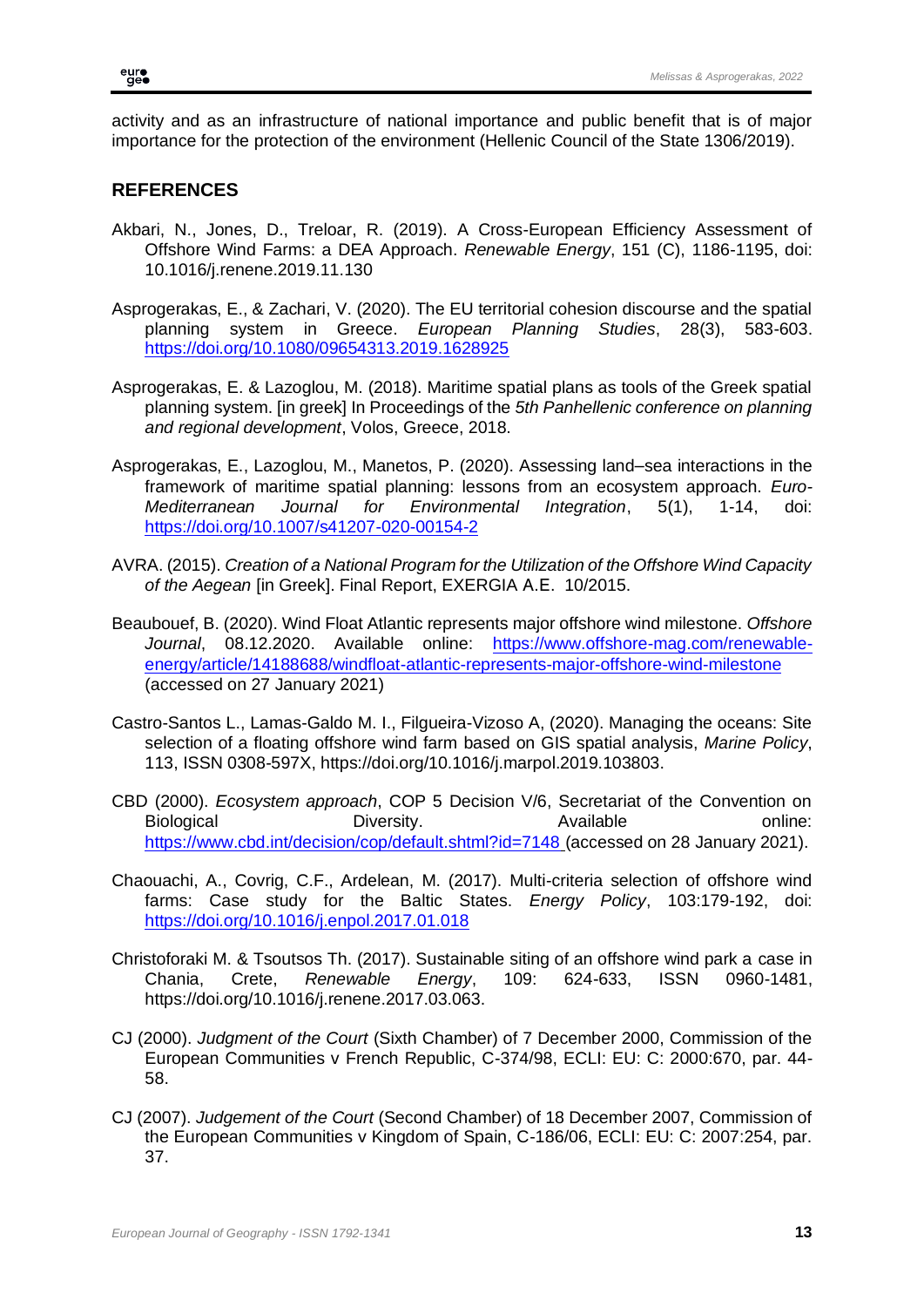- Cocossis, H. & Beriatos, H. (2016). Spatial Development and Planning, Maritime Spatial Planning and Integrated Coastal Area Management [in Greek], in (eds) *Aeihoros Journal,* 23, σελ. 4-135.
- Cox, R. (2010). *Floating Wind Turbines: Water Power + Wind Power = Win!*. Available on: Motherearthnews.com (accessed on 28 January 2021).
- CRES. (2010). *Identification by the Center for Renewable Energy Sources of expanded polygons in the framework of the Preliminary Location of Marine Wind Farms (MWF) for the first phase of the MWF Development Program* [in Greek ], CRES, July 2010, Athens.
- CRES. (2015). *Preparation of Studies for the Strategic Environmental Assessment of the National Program for the Development of Marine Wind farms* [in Greek]. CRES, Athens.
- Deveci M., Özcan E., John R., Covrig C., Pamucar D., (2020). A study on offshore wind farm siting criteria using a novel interval-valued fuzzy-rough based Delphi method, *Journal of Environmental Management*, 270, ISSN 0301-4797, <https://doi.org/10.1016/j.jenvman.2020.110916> .
- Díaz, H. & Soares C.G. (2020). Review of the current status, technology and future trends of offshore wind farms. *Ocean Engineering*, 209, 107381, doi: <https://doi.org/10.1016/j.oceaneng.2020.107381>
- Díaz, H. & Soares C.G. (2020b). An integrated GIS approach for site selection of floating offshore wind farms in the Atlantic continental European coastline. *Renewable and Sustainable Energy Reviews*, 134, 110328, doi: <https://doi.org/10.1016/j.rser.2020.110328>
- Douvere, F.; Ehler, C.N. (2010). An International Perspective on Marine Spatial Planning Initiatives. *Environments*, 37:9-20.
- EC (2007) *Presidency conclusions of the Brussels European Council of 8/9 March 2007*.
- Ejdemo, T., & Söderholm, P. (2015). Wind power, regional development and benefit-sharing: The case of Northern Sweden. *Renewable and Sustainable Energy Reviews*, 47, 476- 485, doi: 10.1016/j.rser.2015.03.082
- EP (2001). *Directive 2001/77/EC* of the European Parliament and of the Council of 27 September 2001 on the promotion of electricity produced from renewable energy sources in the internal electricity market, OJ L 283, 27.10.2001.
- EP (2007). *European Parliament - Answer given by Mr Borg on behalf of the Commission*, E-3711/2007. Contract online: Available online: the online: the online: the online: the online: the online: the online: the online: the online: the online: the online: the online: the online: the online: the online: the onli [https://www.europarl.europa.eu/sides/getAllAnswers.do?reference=E-2007-](https://www.europarl.europa.eu/sides/getAllAnswers.do?reference=E-2007-3711&language=EL) [3711&language=EL](https://www.europarl.europa.eu/sides/getAllAnswers.do?reference=E-2007-3711&language=EL) (accessed on 28 January 2021).
- EP (2008). *Directive 2008/56/EC* of the European Parliament and of the council establishing a framework for community action in the field of marine environmental policy (Marine Strategy Framework Directive), OJ L 164, 25.6.2008.
- European Commission. (2020). *An EU Strategy to harness the potential of offshore renewable energy for a climate neutral future*. Brussels, 19.11.2020, COM(2020) 741 final. Available online: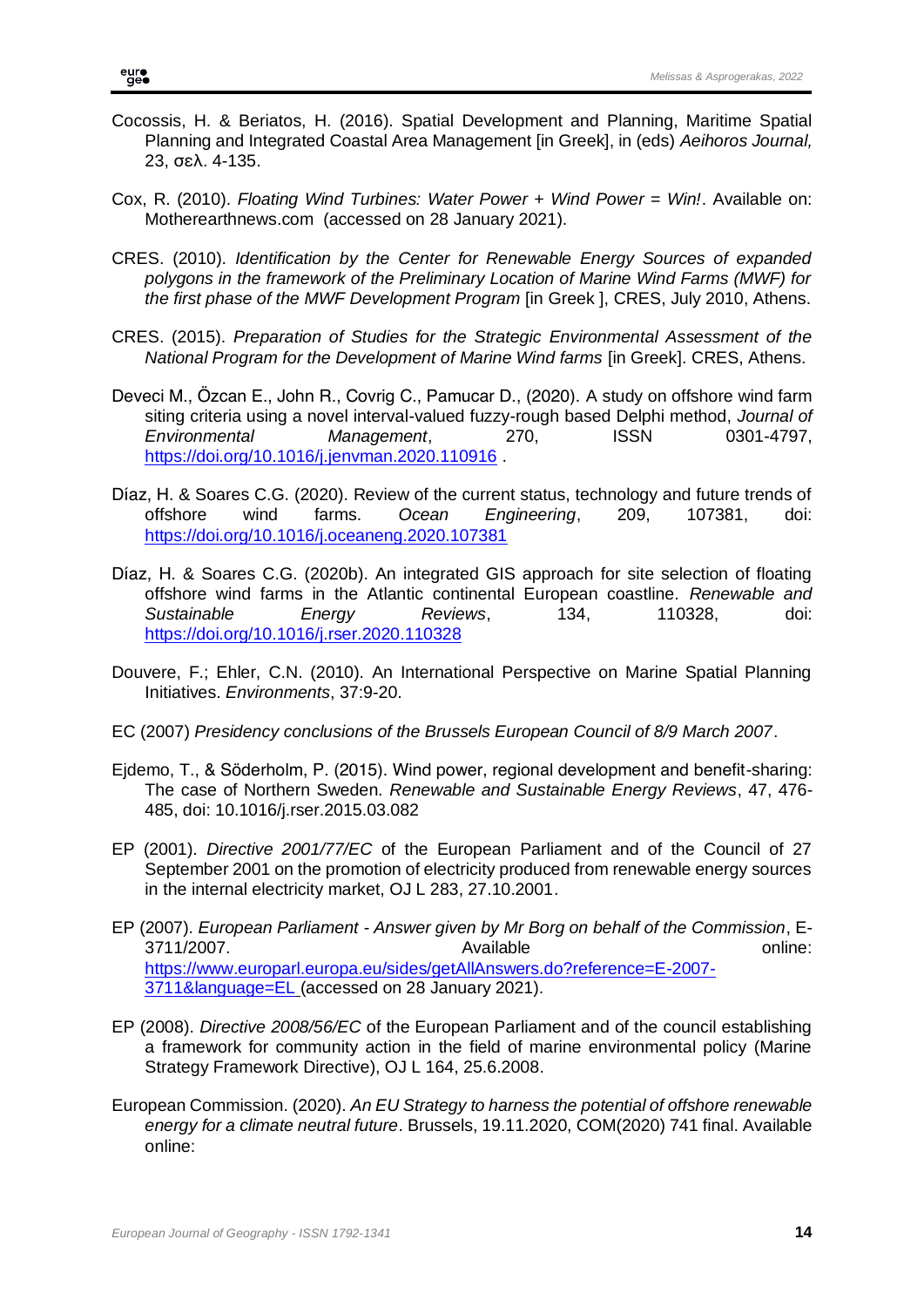[https://ec.europa.eu/energy/sites/ener/files/offshore\\_renewable\\_energy\\_strategy.pdf](https://ec.europa.eu/energy/sites/ener/files/offshore_renewable_energy_strategy.pdf) (accessed on 27 January 2021).

- Fuentes, M.C., Otón, M.P., Quintá, F.J.A., Arce X.C.M. (2011). The natura 2000 network in Spain and its lack of protection*, European Journal of Geography*, 1.
- Hill, J.S. (2018). *Hywind Scotland, World's First Floating Wind Farm, Performing Better Than Expected.* CleanTechnica, 6<sup>th</sup> February 2018. Available online: [https://cleantechnica.com/2018/02/16/hywind-scotland-worlds-first-floating-wind-farm](https://cleantechnica.com/2018/02/16/hywind-scotland-worlds-first-floating-wind-farm-performing-better-expected/)[performing-better-expected/](https://cleantechnica.com/2018/02/16/hywind-scotland-worlds-first-floating-wind-farm-performing-better-expected/) (accessed on 28 January 2021).
- HWEA, (2021). *Institutional Framework for Offshore Wind Farms: International Experience and Basic Planning Principles for Greece* [in Greek], Hellenic Wind Energy Association, Athens.
- HWEA. (2009). *Impact analysis from the installation and operation of wind farms* [in Greek]. Hellenic Wind Energy Association. Athens.
- Hywind (2015). *Statoil-Hywind Scotland Pilot Park-Environmental Statement*. Available online: [http://marine.gov.scot/data/hywind-scotland-pilot-park-05515150-environmental-impact](http://marine.gov.scot/data/hywind-scotland-pilot-park-05515150-environmental-impact-assessment-report)[assessment-report](http://marine.gov.scot/data/hywind-scotland-pilot-park-05515150-environmental-impact-assessment-report) (accessed on 28 January 2021).
- Hywind (2015b). *Hywind Scotland Pilot Park - 05515/15/0 - Marine Licence*. Available online: <http://marine.gov.scot/data/hywind-scotland-pilot-park-05515150-marine-licence> (accessed on 28 January 2021).
- IRENA. (2019). *Future of Wind. Deployment, investment, technology, grid integration and socio – economic aspects*. A Global Energy Transformation Paper. The International Renewable Energy Agency. Αvailable online: [https://www.irena.org/-](https://www.irena.org/-/media/Files/IRENA/Agency/Publication/2019/Oct/IRENA_Future_of_wind_2019.pdf) [/media/Files/IRENA/Agency/Publication/2019/Oct/IRENA\\_Future\\_of\\_wind\\_2019.pdf](https://www.irena.org/-/media/Files/IRENA/Agency/Publication/2019/Oct/IRENA_Future_of_wind_2019.pdf) (accessed on 28 January 2021)
- IRENA. (2019b). *Renewable Power Generation Costs in 2012: An Overview*. Available online: [https://www.irena.org/-](https://www.irena.org/-/media/Files/IRENA/Agency/Publication/2013/Overview_Renewable-Power-Generation-Costs-in-2012.pdf?la=en&hash=AD59C4928EE8CBC1418A5C3AD7B04EB63AAF8A86) [/media/Files/IRENA/Agency/Publication/2013/Overview\\_Renewable-Power-Generation-](https://www.irena.org/-/media/Files/IRENA/Agency/Publication/2013/Overview_Renewable-Power-Generation-Costs-in-2012.pdf?la=en&hash=AD59C4928EE8CBC1418A5C3AD7B04EB63AAF8A86)[Costs-in-2012.pdf?la=en&hash=AD59C4928EE8CBC1418A5C3AD7B04EB63AAF8A86](https://www.irena.org/-/media/Files/IRENA/Agency/Publication/2013/Overview_Renewable-Power-Generation-Costs-in-2012.pdf?la=en&hash=AD59C4928EE8CBC1418A5C3AD7B04EB63AAF8A86) (accessed on 28 January 2021).
- Kyvelou, S. (2016). *Maritime Spatial Issues: maritime dimension of territorial cohesion, maritime spatial planning, sustainable blue growth* [in Greek] (ed). Chapter 3. Kritiki Publications: 9789605861124
- Kyvelou, S., Ierapetritis, D. (2019). Fisheries Sustainability through Soft Multi-Use Maritime Spatial Planning and Local Development Co-Management: Potentials and Challenges in Greece. *Sustainability*, 12, 2026, doi: 10.3390/su12052026
- Langlet D., & Rayfuse R. (2019). *The Ecosystem Approach in Ocean Planning and Governance Perspectives from Europe and Beyond Series*, (eds). Publications on Ocean Development, Volume: 87, Brill Brill Nijhoff, 2019, ISBN 978-90-04-38998-4 (e-book)
- Laskow, S. (2011). Hope Floats for a New Generation of Deep-Water Wind Farms. *Good Environment*, 13 September 2011. Available online: [https://www.good.is/articles/hope](https://www.good.is/articles/hope-floats-for-a-new-generation-of-deep-water-wind-farms)[floats-for-a-new-generation-of-deep-water-wind-farms](https://www.good.is/articles/hope-floats-for-a-new-generation-of-deep-water-wind-farms) (accessed on 27 January 2021).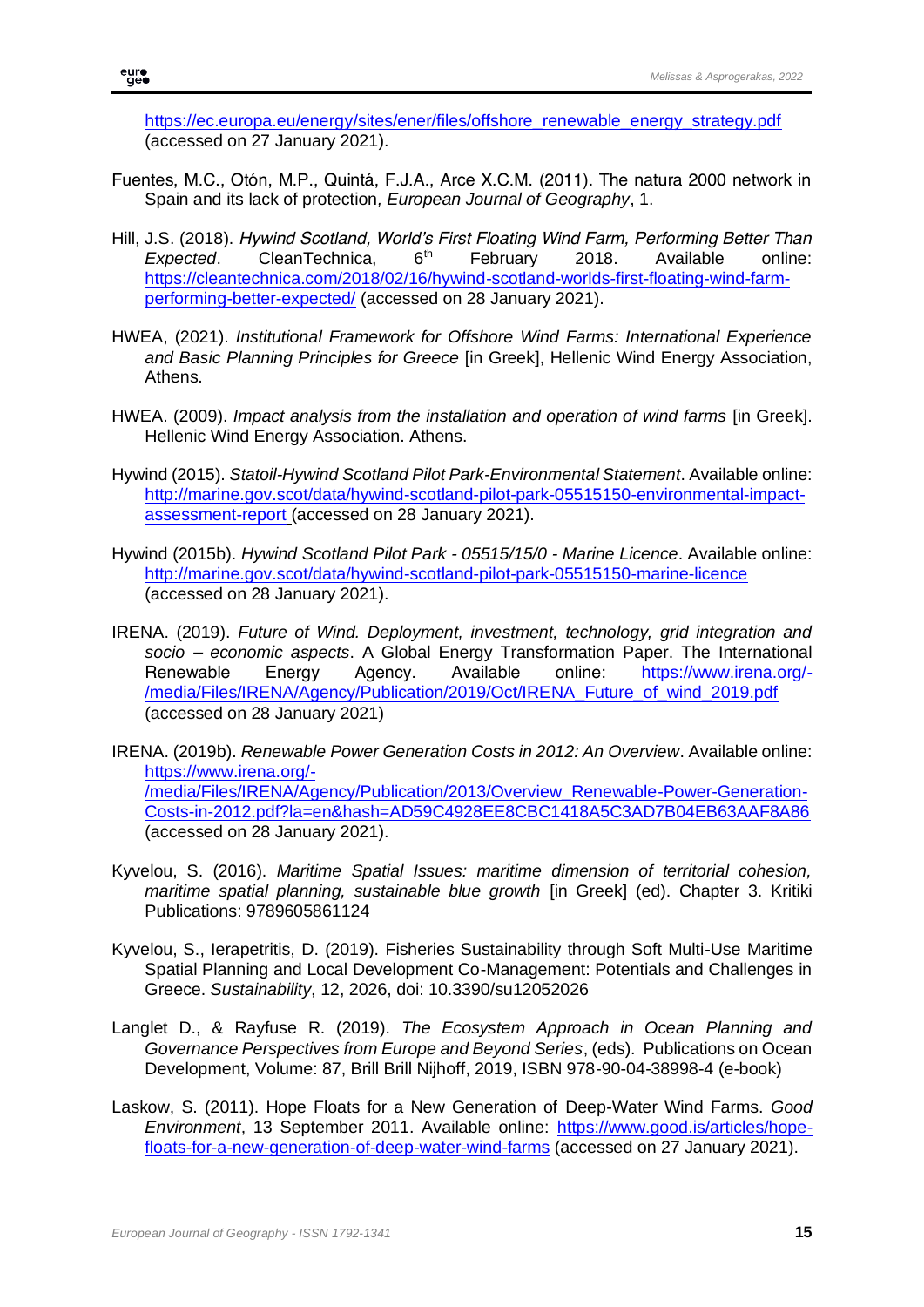- Leary, D. & Esteban, M. (2011). Recent Developments in Offshore Renewable Energy in the Asia-Pacific Region. *Ocean Development & International Law*, 42:1-2/94-119. doi: 10.1080/00908320.2010.521039
- Melissas, D. & Vasilakos, N. (2021). An optimal strategy for initiating and efficiently developing the floating offshore wind energy sector in Greece EUI RSC PP, 2021/06, Florence School of Regulation.
- Melissas, D. (2021). Floating Offshore Wind Farms A proposal for an institutional framework for safe investments at the least possible public cost [in Greek], Sakkoula Publications, Athens.
- Musial, W., Butterfield, S., Boone, A. (2004). Feasibility of Floating Platform Systems for Wind Turbines. *42nd AIAA Aerospace Sciences Meeting and Exhibit*, Reno, Nevada, USA, 5-8 January 2004, doi:<https://doi.org/10.2514/6.2004-1007>
- Niavis, S., Papatheochari, T., Cocossis, H. (2016). Socio-economic dimensions and interrelations between the Maritime Spatial Planning and Integrated Coastal Zone Management (ICZM): Implementation in the Adriatic-Ionian Pilot Maritime Spatial Plan. [in Greek]. *Aeihoros Journal*, 23: 64-87.
- Oikonomou, D. (2018). Maritime spatial planning and traditional urban planning tools [in Greek]. Serraos, K., & Melissas, D., (Eds) Maritime Spatial Planning, Publication of the Urban Planning Research Laboratory of the NTUA, 95-102, Sakoulas, Athens.
- Prässler, T., Schaechtele, J. (2012). Comparison of the financial attractiveness among prospective offshore wind parks in selected European countries. *Energy Policy*, 45, 86- 101, doi: 10.1016/j.enpol.2012.01.062
- Schallenberg-Rodríguez, J., Montesdeoca, N.G. (2018). Spatial planning to estimate the offshore wind energy potential in coastal regions and islands. Practical case: the Canary Islands. *Energy*, 143: 91-103, doi:<https://doi.org/10.1016/j.energy.2017.10.084>
- Scottish Government (2011). *A Sectoral Marine Plan for Offshore Wind Energy in Scottish Territorial Waters - Part B Post Adoption Statement*. Available online: [https://www.webarchive.org.uk/wayback/archive/20150218202856/http://www.gov.scot/](https://www.webarchive.org.uk/wayback/archive/20150218202856/http:/www.gov.scot/Publications/2011/03/17170331/0) [Publications/2011/03/17170331/0](https://www.webarchive.org.uk/wayback/archive/20150218202856/http:/www.gov.scot/Publications/2011/03/17170331/0) (accessed on 28 January 2021).
- Scottish Government (2020). *Sectoral marine plan for offshore wind energy*, Minister for Rural Affairs and the Natural Environment. Available online: <https://www.gov.scot/publications/sectoral-marine-plan-offshore-wind-energy/pages/7/> (accessed on 28 January 2021).
- Spyridonidou, S., Vagiona, D., Loukogeorgaki, E. (2020). Strategic Planning of Offshore Wind Farms in Greece. *Sustainability*, 12(3), doi: 10.3390/su12030905
- Sun, X., Huang, D., Wu, G. (2012). The current state of offshore wind energy technology development. *Energy*, 1:298-312, doi:<https://doi.org/10.1016/j.energy.2012.02.054>
- Svenvold, M. (2009). *The world's first floating wind turbine goes online in Norway*. Available online: Dailyfinance.com (accessed on 27 January 2021)